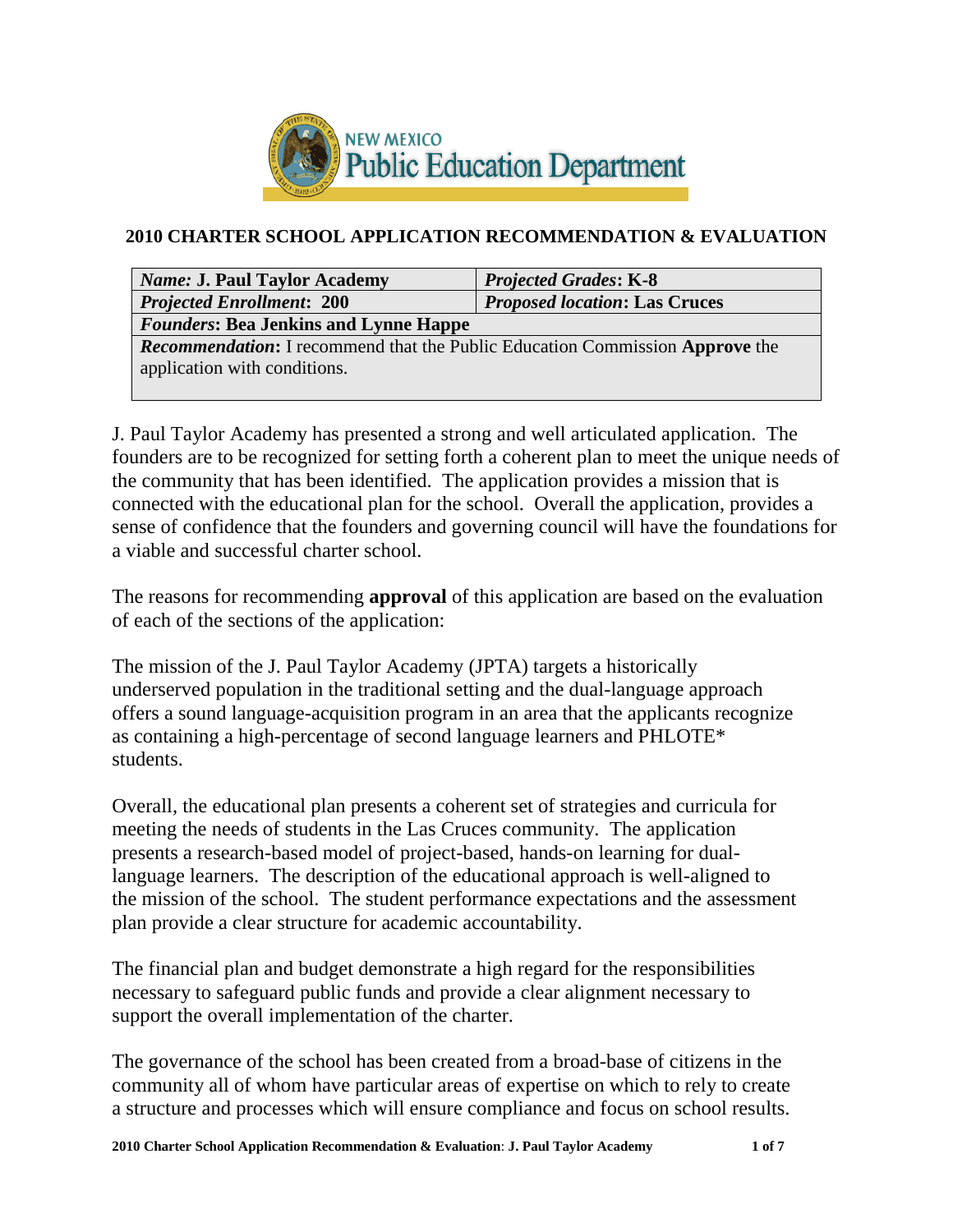The founders have researched the availability of suitable facilities and have provided viable plans for securing an appropriate campus.

\*Primary Home Language Other Than English

Dr. Don Duran, Assistant Secretary of Education **CHARTER SCHOOLS DIVISION Date**: **September 2, 2010**

\_\_\_\_\_\_\_\_\_\_\_\_\_\_\_\_\_\_\_\_\_\_\_\_\_\_\_\_\_\_\_\_\_\_\_\_\_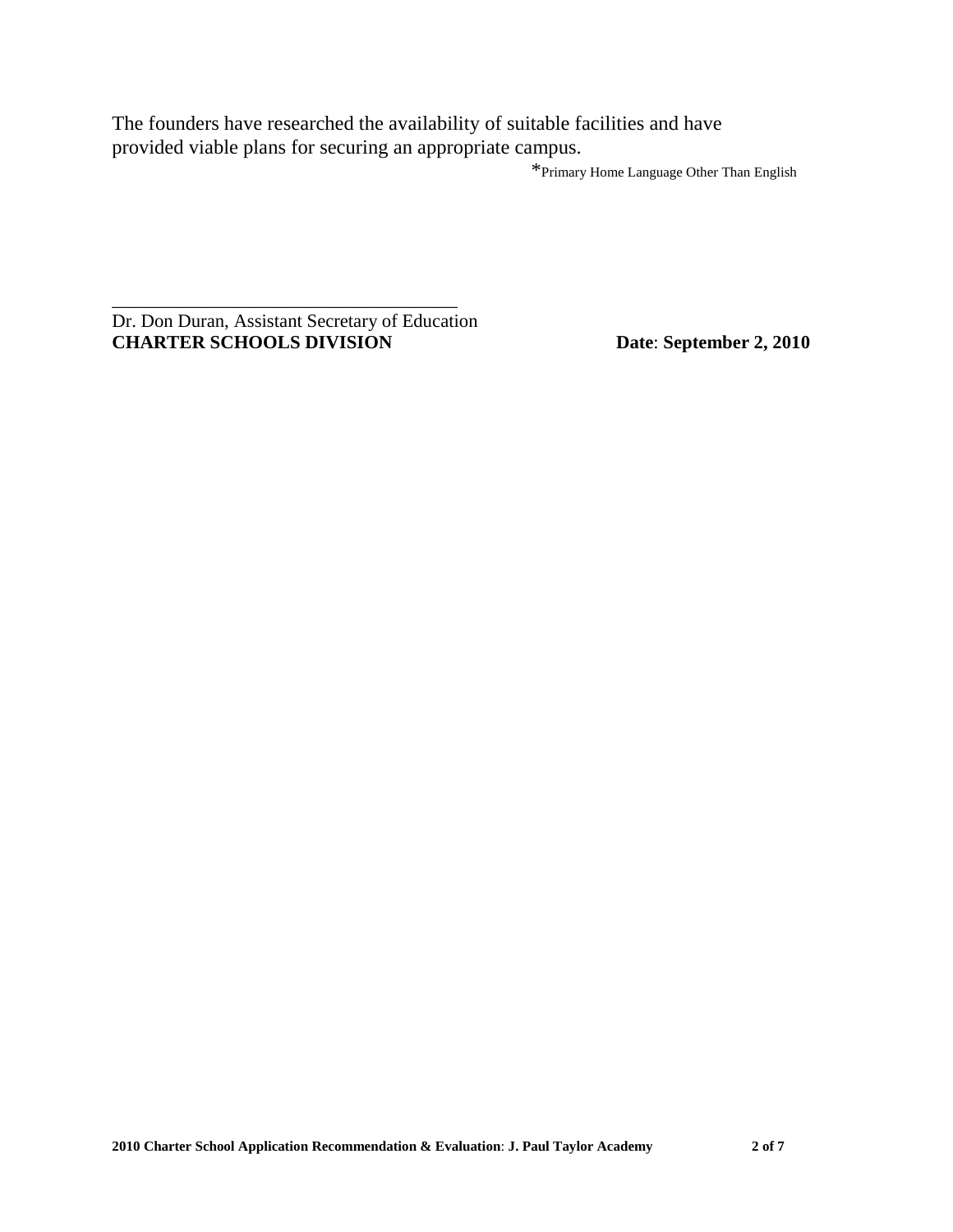## **RECOMMENDED CONDITIONS OF APPROVAL**

I am recommending the charter be approved subject to the following conditions:

### FINANCIAL PLAN

The governing body of the charter school must submit an application to the commission and obtain approval from the commission that the governing body be designated as a board of finance. The charter school shall agree that all accounting records shall be audited annually by a public accounting firm engaged by the Public Education Department.

### **FACILITIES**

The charter school cannot occupy a facility with students until the Charter Schools Division receives a determination from the Public School Capital Outlay Council that the facilities of the charter school meet the educational occupancy standards pursuant to the requirements of Section 22-8B-4.2.A NMSA 1978.

#### LEGAL LIABILITY

The charter school shall agree that, to the fullest extent permitted by law, the charter school shall indemnify, defend and hold harmless the Public Education Department and the Public Education Commission, their members, officers, employees, agents, affiliates and representatives from and against any and all liabilities.

#### INSURANCE

The charter school shall participate in and obtain insurance from the Public School Insurance Authority and comply with all applicable rules of that authority.

#### PLANNING-YEAR CHECKLIST

Prior to the end of the planning year, and before the commission shall issue the authorization to commence full operation, the charter school must substantially comply with the requirements of the planning-year checklist developed by the Charter Schools Division.

#### MONITORING

The governing body of the charter school shall agree that in order to permit the Public Education Department to fulfill its oversight function under the Charter School Act and ensure that the school is in compliance with all applicable laws and regulations and the terms and conditions of its charter, the staff of the Public Education Department, Charter Schools Division, has the right to request any data and records from the school and the school and the school shall comply with any such request within fifteen days. The charter school shall provide documents upon reasonable written notice and consistent with its obligations, authority and rights under applicable laws and regulations governing student and employee confidentiality, and privileges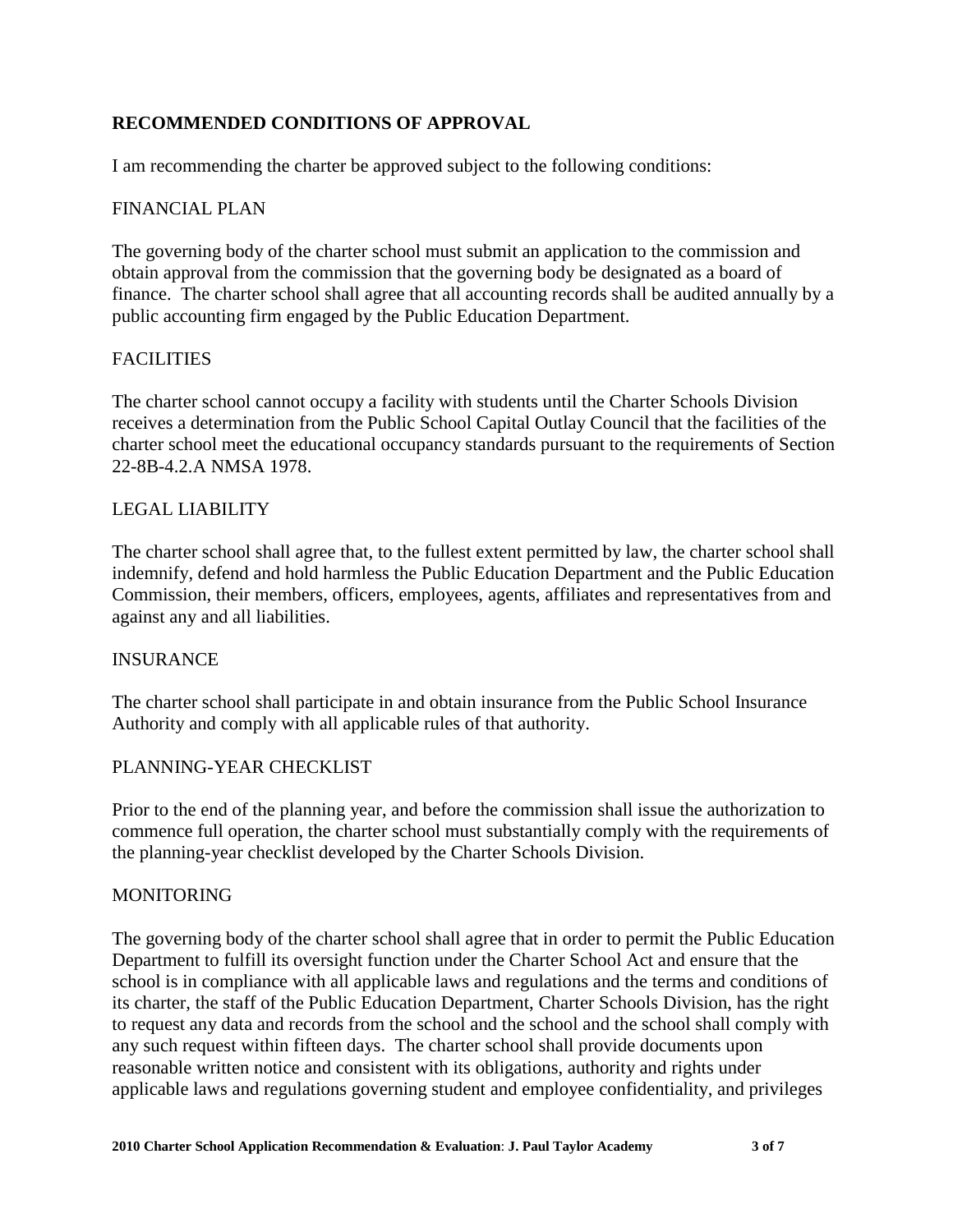applicable to charter schools and their governing bodies.

After the completion of each academic year of its charter, the charter school shall submit an annual report to the Charter Schools Division. The annual report shall be submitted by the deadline determined by the Division and shall provide data in the format specified by the Charter Schools Division.

The charter school shall comply with all the requirements of the monitoring process developed by the Charter Schools Division.

### CONTRACT

The Charter shall be effective upon the signing of a Charter Contract between the Public Education Commission and the charter school.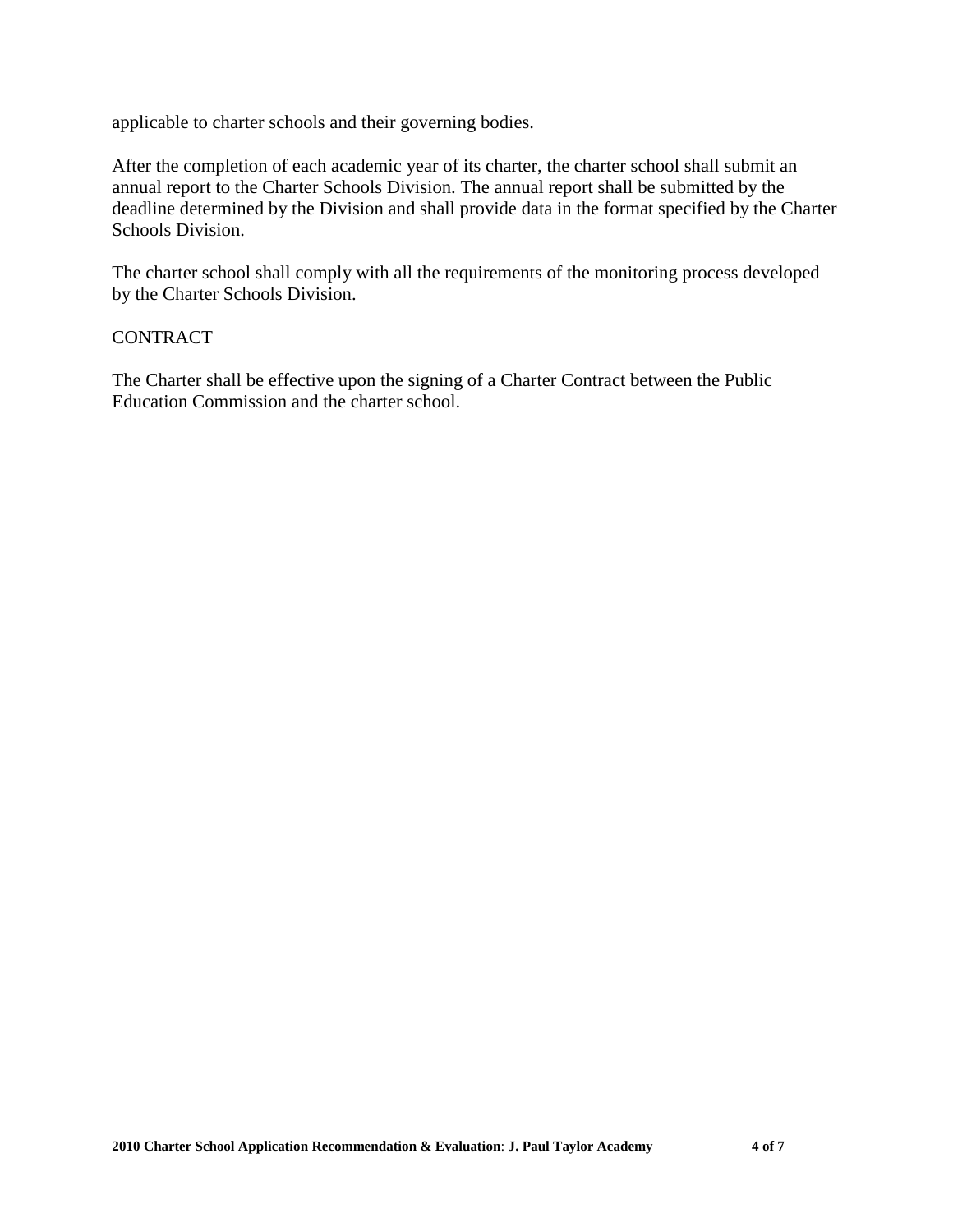## **CHARTER SCHOOL MISSION AND STATEMENT OF NEED EVALUATION**

| Inadequate<br> | oproaches<br>4 X I | $\sqrt{2}$<br>rw<br>. . | <b>**^^^^</b> |
|----------------|--------------------|-------------------------|---------------|
|                |                    |                         |               |

This school would be the first elementary charter school to be opened in Las Cruces, thus offering a new school choice that would offer a dual-language program and an educational model specifically focused on meeting the unique cultural and academic needs identified in this community. The Las Cruces Public School District reported no negative commentary or opposition to this proposed charter school at the public community meeting.

This proposed project-based, dual-language educational program fosters involvement opportunities for parents and the community to take greater responsibility and advocacy for the academic success of their children. The research provided supports the benefits of smaller class sizes and the academic, social, and problem-solving skills benefits proposed to be offered in this educational model. The school identifies organizational/administrative goals that are wellaligned to its mission.

## **EDUCATIONAL PLAN EVALUATION**

| Inadequate | <b>pproaches</b> | ⁄l ∩∩tc<br>viccus | H'VANANC<br>20 M |
|------------|------------------|-------------------|------------------|
|            |                  |                   |                  |

JPTA's educational plan adequately describes who the school expects to serve, what the students will achieve, how they will achieve it, and provides the varied types of formative and summative assessments to be used. A picture of what a JPTA student will experience in terms of educational climate, structure, materials, schedule, assessment, and outcomes is adequately presented. The school is deliberate in its plans to develop its curricula, professional development, and relevant assessments, and demonstrates its capacity to implement these plans. The project-based, dual-language approach is cited to strengthen collaboration between the school, its families, and community. The overall curricular plans cite the importance and describe the implementation of literacy activities across all subject areas to positively impact student achievement.

The school has set high expectations for parental involvement, and health and wellness are indicated as priorities toward the school's goal of educating and serving the "whole" child and his/her family and the community. Through this school's plan, that will educate children within mixed grades, multi-aged classrooms, and "fluid" groups based on the individual needs of each child, a solid, research-based model is to be implemented. This application provides a feasible school choice for elementary and middle school students that is targeted to meet the unique needs of their community's low income students who need a different opportunity to improve their academic achievement in a safe, small, familial, and familiar environment.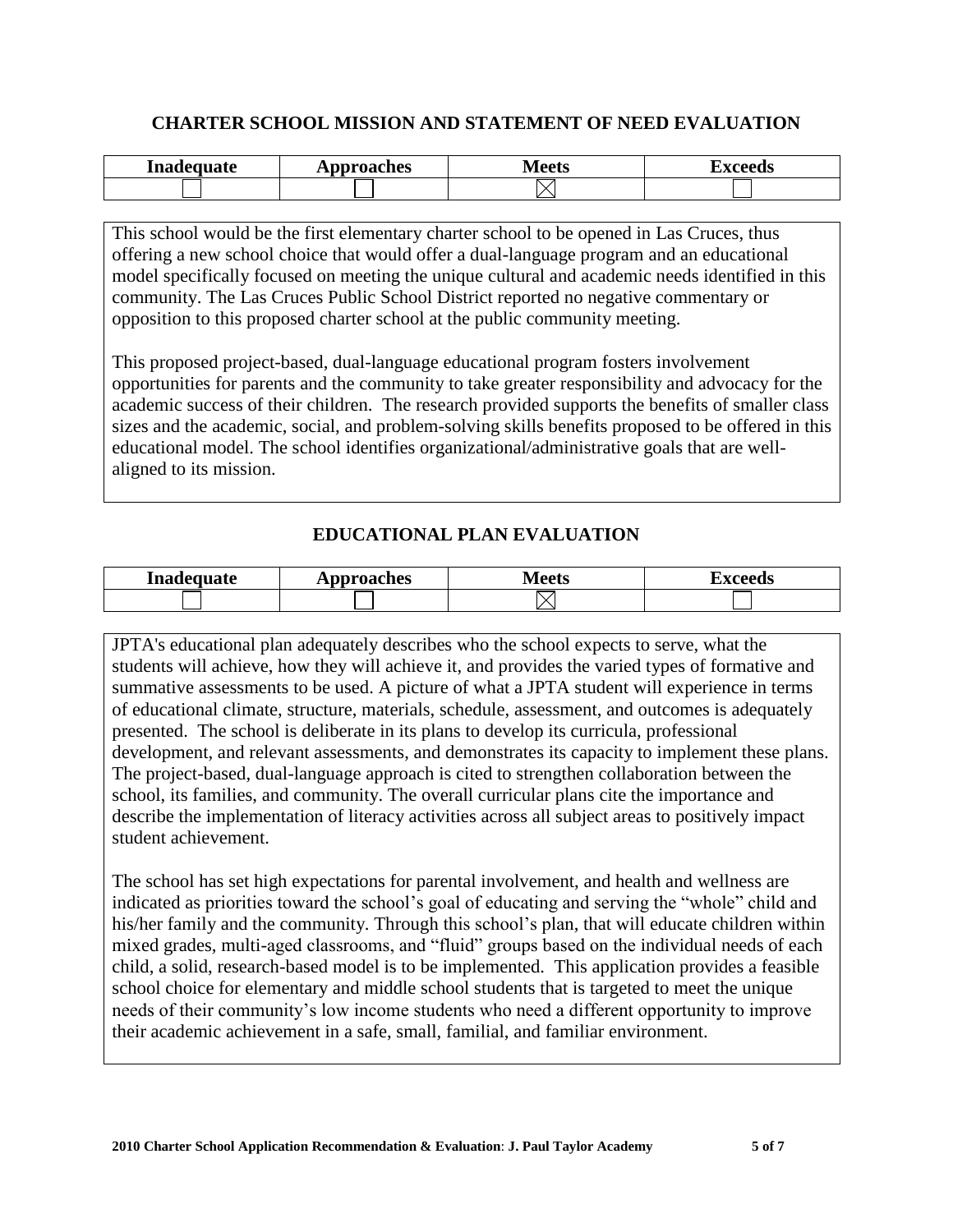### **FINANCIAL PLAN EVALUATION**

| Inadequate | pproaches | $M$ oot $\sim$ | `VAAAda |
|------------|-----------|----------------|---------|
|            | 4 A N     | <b>IVILLES</b> | - U.S   |
|            |           |                |         |

JPTA's Financial Plan presents a clear picture of the school's SEG financial viability, and the school's budget aligns with and supports implementation of the mission, educational plan, and organizational chart/staffing positions.

Major start-up expenses and spending priorities, including staffing and benefits, special education services, facility costs, materials and services, professional development, growth plan, and contract services, are well aligned and supportive of the school's mission and proposed educational, governance, and management plans. A thorough understanding of compliant fiscal management requirements is evident.

# **GOVERNANCE / MANAGEMENT PLAN EVALUATION**

| Inadequate | Approaches | Maatc<br>LVILLLIS | `YAAAda |
|------------|------------|-------------------|---------|
|            |            |                   |         |

This section of the application adequately outlines how decisions are made at the school site and provides a description of the school leadership's capacity to successfully operate the school. This section reflects a clear understanding of governing body policies and procedures and is completed with specific, comprehensive, and accurate information that shows thorough preparation and presents a clear, realistic picture of how the governing body will operate. A matrix to identify the governing body members and their qualifications and diversity reflects wide-ranging areas of expertise. Brief descriptions of the qualifications of the governing body members cite expertise in organizational management, financial management, fundraising experience, facilities planning, PR, leadership and human resources development, volunteer development, and technology – such knowledge and skills are desirable and should serve the school well in its developmental and implementation stages.

Expectations for teachers are high – an extended calendar and 8-hour workdays, plus evening activities and weekend events to support parent and community engagement, are described along with relevant professional and staff development to adequately implement their proposed goals and strategies. A clear focus and understanding of the head administrator and staff evaluation processes are presented.

The facilities preparations and floor plans as presented demonstrate initiative and reflect careful planning and a clear understanding of the school's needs to address not only classroom and lab spaces but also office, library, kitchen/cafeteria, and nurse/janitorial spaces. Planning and research to help the school best accommodate student transportation and food services needs for their unique populations are also evident; a demonstrated focus on supporting health and